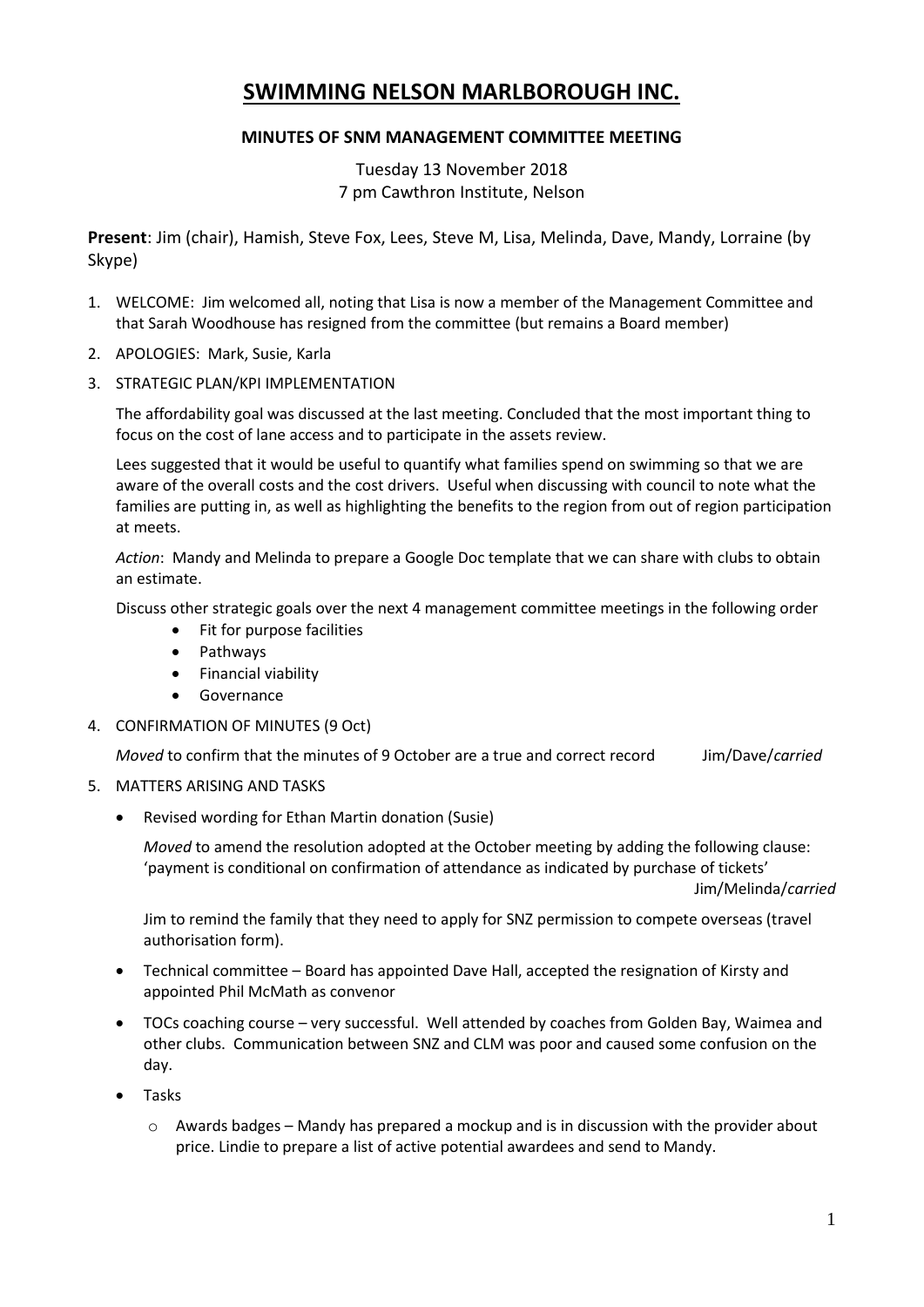- $\circ$  Touchpads repair cost Steve Fox advised the estimate is \$2000 to repair any damage (for the 10 touchpads) plus transport cost. Steve to inquire about repairing buttons/boxes as well.
- $\circ$  Media training have met once and are in the process of developing a media strategy
- $\circ$  Handling booklet Mandy has merged the two existing sections and now needs to add a section on scoreboard, then to share a draft with Steve Fox and Phil McMath.
- o BSC liaison person for scoreboard transport Lowri McNabb
- o 'Town Club' Trophies Mandy has looked into options. Need to choose one that is similar to Country Club trophies. Steve M to send Mandy a photo of existing trophies.

*Moved* to authorise Mandy to spend up to \$400 on the new trophies Jim/Lees/*carried* 

 $\circ$  SICT t-shirts, hoodies, caps -- Design confirmed. T-shirt s and hoodies will be ordered through suppliers website, so no upfront cost to us. We do need to purchase the caps, at \$10 each for sale at \$13. Melinda to provide details and images to Jim who will put a page on merchandise on SNM website

*Moved* to authorise spending of up to \$600 for swim caps as merchandise for SICT

Jim/Hamish/*carried*

o Ribbons

*Moved* to authorise spending of up to \$500 +GST for ribbons for SICT

Melinda/Steve M/*carried*

- $\circ$  H&S video Hamish has watched first part and it is generic (not swimming specific). Lowri McNabb from BSC has also watched and provided useful feedback. Lorraine to ask Lowri whether volunteers are liable under H&S Act and follow up with SNZ to confirm our responsibilities
- 6. SECRETARY REPORT

The report was noted.

7. TREASURER REPORT

Susie sent details of payments by email.

*Moved* to approve the following payments:

- 1. Medals Plus \$2602.51 for immediate payment and \$2602.52 due 5 January 2019
- 2. Reimbursement to Susie Foster for Printer Repairs \$46.

Jim/Hamish/*carried*

Medals price per unit is substantially higher than in the past, probably because these orders are for smaller quantities.

#### Bank account transfer

Susie has met with Westpac and needs to provide a range of information to the bank to action the transfer. Susie will draft a letter to Westpac with the details and then the authorisers (Susie, Jim, Hamish and Sarah) need to sign the letter.

- 8. REGISTRAR REPORT/MEETS MANAGEMENT
	- NM C&T meet

This may need to move to RAC due to problems at Hampden Pool, but Nelson South are hoping they will be back at the pool in December.

*Moved* to appoint Dave Hall as Technical Director for NM C&T meet Jim/Lisa/*carried*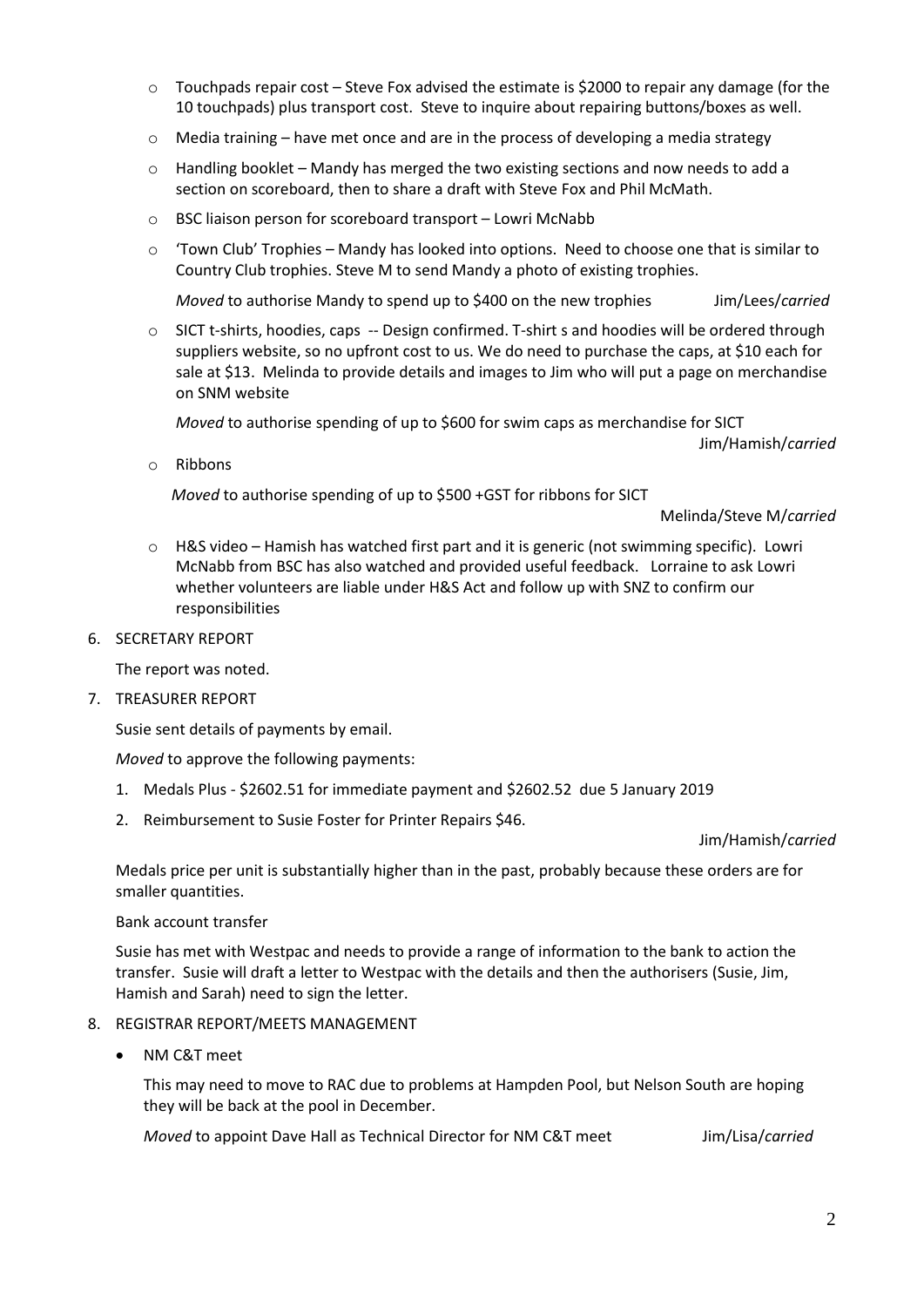Need to identify someone to be in charge of medals and ribbon. Lisa may be able to help? Or Mandy Bishop?

• NM LC Champs

*Moved* to appoint Steve Fox as Technical Director for NM LC Champs Jim/Lisa/*carried*

• SICT Champs

*Moved* to appoint Phil McMath as Technical Director for SICT Competition Jim/Steve F/*carried*

Steve Fox to arrange transport of scoreboard to Blenheim and liaise with Lowri McNabb.

Primary school meets

*Moved* to appoint Lorraine McMath to organise the Marlborough primary schools meet and confirm a date, and that we approach Mandy Bishop to coordinate the Nelson primary schools meet with assistance from Lisa Dunn and Tasman Swim Club Jim/Hamish/*carried*

*Moved* that the times listed below be confirmed as SNM records as of the first day of the meet at which they were swum and that the Registrar's report be accepted:

## **NZ Short Course 2-6 Oct 2018**

| 100 Free       | SC        | 14   | F | 1:00.49 | Isabella Thurlow     | <b>TASNM</b> |
|----------------|-----------|------|---|---------|----------------------|--------------|
| 100 Free       | <b>SC</b> | 15   | F | 1:00.03 | <b>Bree Anderson</b> | <b>NLSNM</b> |
| 400 Free       | SC        | 15   | F | 4:24.78 | Sierra Thomas        | <b>TASNM</b> |
| 800 Free       | SC        | 15   | F | 9:02.53 | Sierra Thomas        | <b>TASNM</b> |
| 100 Back       | SC        | 15   | F | 1:05.40 | <b>Bree Anderson</b> | <b>NLSNM</b> |
| <b>200 Fly</b> | <b>SC</b> | 15   | F | 2:25.20 | Piper Riley          | <b>TASNM</b> |
| 100 IM         | <b>SC</b> | 15   | F | 1:06.31 | <b>Bree Anderson</b> | <b>NLSNM</b> |
| 400 IM         | <b>SC</b> | 15   | F | 4:59.60 | <b>Bree Anderson</b> | <b>NLSNM</b> |
| <b>200 Fly</b> | SC        | 16   | F | 2:23.61 | Ruby-Lou Stuart      | <b>NLSNM</b> |
| <b>200 Fly</b> | <b>SC</b> | Open | F | 2:23.61 | Ruby-Lou Stuart      | <b>NLSNM</b> |
| 400 IM         | <b>SC</b> | Open | F | 4:59.60 | <b>Bree Anderson</b> | <b>NLSNM</b> |
| <b>200 Fly</b> | SC        | 15   | М | 2:16.44 | Bendi Kepess         | <b>TASNM</b> |
| 100 Back       | <b>SC</b> | 18   | М | 59.87   | Matai McGuinniety    | <b>NLSNM</b> |
| 100 Back       | SC        | Open | М | 59.87   | Matai McGuinniety    | <b>NLSNM</b> |
|                |           |      |   |         |                      |              |

## **Australian State Teams 3-5 Oct 2018**

| 200 Fly |  |  |  |  | SC 15 M 2:13.99 Joshua Amyes | NZL |
|---------|--|--|--|--|------------------------------|-----|
|---------|--|--|--|--|------------------------------|-----|

#### Jim/Dave/*carried*

It was noted that Josh might have broken the 200 Fly record with a faster time in Australia prior to Bendi swimming the event at NZ Short Course. Mandy to follow up and advise Jim. The minutes can be amended if necessary.

9. PUBLICITY/COMMUNICATION REPORT

Nothing further to report.

10. FUNDING REPORT

Applications for lane hire costs were submitted to Lion Foundation (SICT and NMCT) and Mainland Foundation (NMLC Champs).

#### 11. SNZ LIAISON REPORT

No report